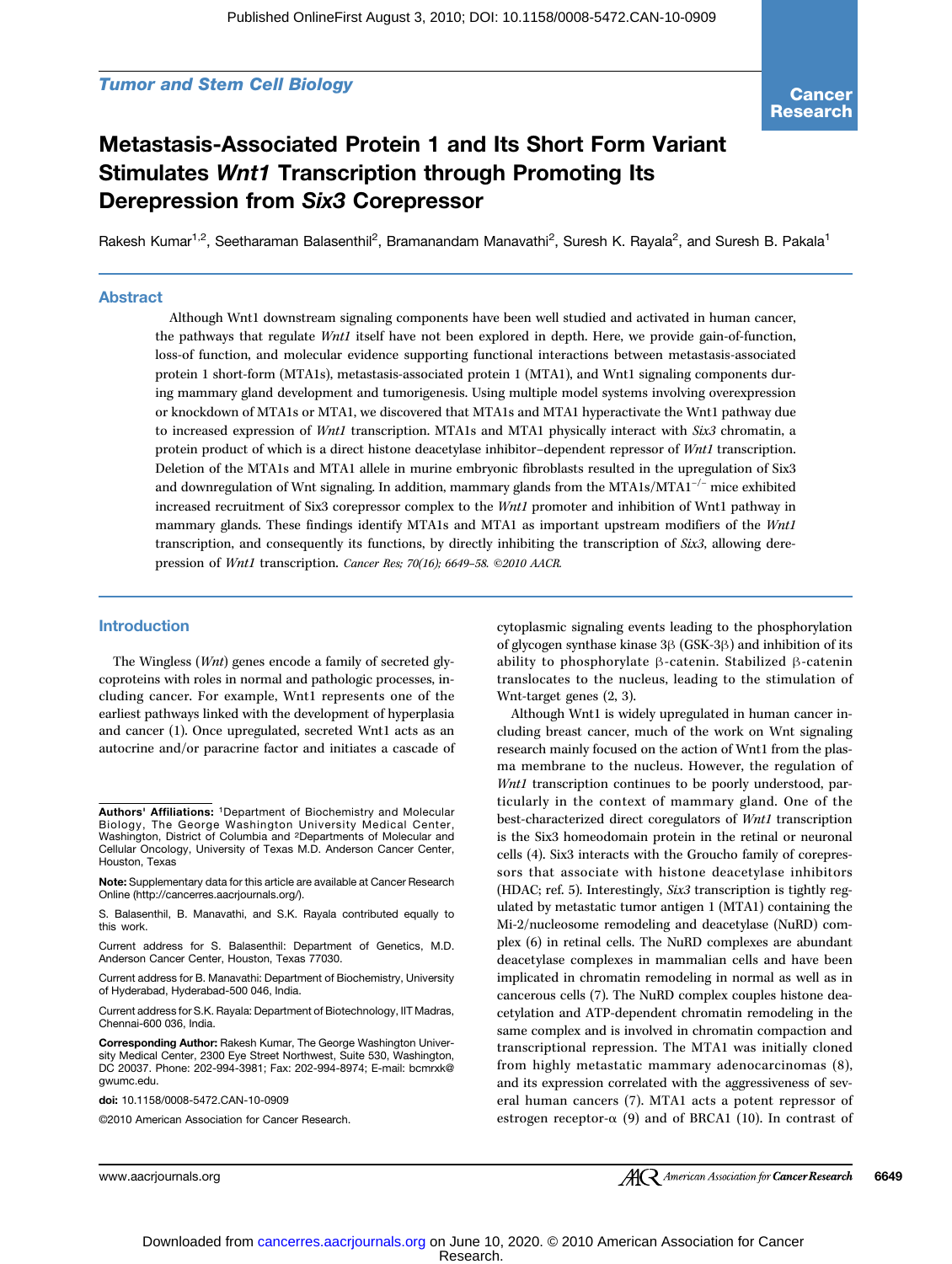MTA1, its naturally occurring variant MTA1s primarily localizes in the cytoplasm (11) and participates in the stimulation of canonical Wnt1 signaling in breast cancer cells (12). MTA3, another member of the MTA family, was reported to physically interact with the Wnt4 chromatin in a histone deacetylase–dependent manner resulting in the suppression of the Wnt4-dependent morphogenesis (13).

Most of our current understanding of the Wnt1 functions in mammary epithelial cells and in other systems is derived from the membrane-initiated signaling pathways feeding into target gene expression. However, in spite of widely reported increased Wnt1 expression in cancer, the nature of coregulators that regulate the transcription of Wnt1 gene itself in mammary epithelial cells remains unknown. Herein, we provide gain-of-function, loss-of function, and molecular evidence supporting the regulatory roles for MTA1 and its variant isoform MTA1s in the transcriptional stimulation of the Wnt1 gene through the Six3 pathway in mammary epithelial and cancer cells.

## Materials and Methods

#### Cell line authorization statement

All the cell lines used in this study are from Dr. Rakesh Kumar's laboratory and have been tested, authenticated, and previously used in the peer-reviewed articles from the laboratory (6, 9–13).

#### Cell culture

HC11, MCF-7, SKBR3 and MDA-MB-435 cells, and murine embryonic fibroblasts (MEF) from mice wild-type (WT), heterozygous, or homozygous for MTA1s cells were cultured in as described in the Supplementary Methods section.

### Small interfering RNA transfection and luciferase reporter assays

The ΔSix3-luc was constructed by deleting the regions containing the three clustered Six3 recognition sequences (5). Small interfering RNA (siRNA) transfections and luciferase reporter assays were carried out as described elsewhere (11).

#### Immunofluorescence and confocal microscopy studies

Cellular localization of proteins was determined by using indirect immunofluorescence as previously described (11). Confocal scanning analysis was done as described in the Supplementary Methods section.

## Immunohistochemistry and mammary gland whole mounts and histology

Detailed experimental procedures were described in the Supplementary Methods section.

## Chromatin immunoprecipitation assay and ChIP-qPCR assay

Chromatin immunoprecipitation assay (ChIP) analysis and ChIP-relative quantitative PCR (qPCR) was carried out as described by Kumar and colleagues (11), and detailed procedure is described in Supplementary Methods. Primers used for ChIP analysis for Six3 promoter walk, and for ChIP analysis on Wnt1 promoter and enhancer regions are presented in Supplementary Table S2. Primers and Taqman probes used for ChIP-qPCR assay are presented in Supplementary Table S3.

#### Statistical analysis and reproducibility

Statistical analysis of the data were performed using the GraphPad Prism software (GraphPad Software, Inc.). Statistical analysis of reporter assays was performed using Student's  $t$  test, and the results were presented as mean  $\pm$  SEM.

#### Results and Discussion

## MTA1 and MTA1s are upstream positive modifier of the Wnt1 transcription

Although MTA1s predominantly localizes in the cytoplasm (11), an albeit but easily detectable amount of T7- MTA1s was also found in the nucleus of HC11 murine mammary epithelial cells expressing MTA1s cells (Fig. 1A). This observation combined with the fact that MTA1s overexpression in HC11 cells was accompanied by increased secretion of Wnt1 (12) suggested the possibility of increased expression of Wnt1 by MTA1s. Indeed, we found that MTA1s overexpression in the HC11 cells was accompanied by increased expression of Wnt1 mRNA and protein (Fig. 1B). As MTA1s is a differentially spliced, naturally occurring variant of MTA1 (11), we next wished to evaluate whether Wnt1 pathway and targets are also regulated by MTA1, a predominantly nuclear protein. We found that stable overexpression of T7-MTA1 in the HC11 murine mammary epithelial cells (HC11/MTA1) also resulted in a significant increased level of Wnt1 (Fig. 1C and D) as well as β-catenin–associated increased phosphorylated GSK-3β signaling (Fig. 1D) and Top-TK luc activity as readouts of β-catenin transactivation (Fig. 1E). Conversely, silencing of MTA1 by MTA1-specific siRNA in the MCF-7 cells resulted in downregulation of the Wnt signaling components (Fig. 1F), suggesting that MTA1-mediated increased Wnt1 expression is also accompanied by increased stimulation of the cytoplasmic Wnt signaling. Together, these findings suggested that both MTA1s and MTA1 may be upstream modifiers of the Wnt1 transcription in mammary epithelial and breast cancer cells.

## MTA1 and MTA1s target Six3 expression in the mammary epithelial and breast cancer cells

Because Wnt1 expression itself is upregulated in breast cancer (3), we next explored the possibility whether MTA1 and MTA1s stimulate the Wnt1 expression by facilitating the stimulation of Wnt1 transcription through repressing the expression of its negative regulator. We turned our attention to a direct known repressor of Wnt1 transcription, namely Six3, in the neuronal and retinal systems (4, 6).

We found that upregulation of MTA1 or MTA1s in the HC11 cells led to a substantial reduction in the level of Six3 mRNA and protein (Fig. 2A), suggesting corepressive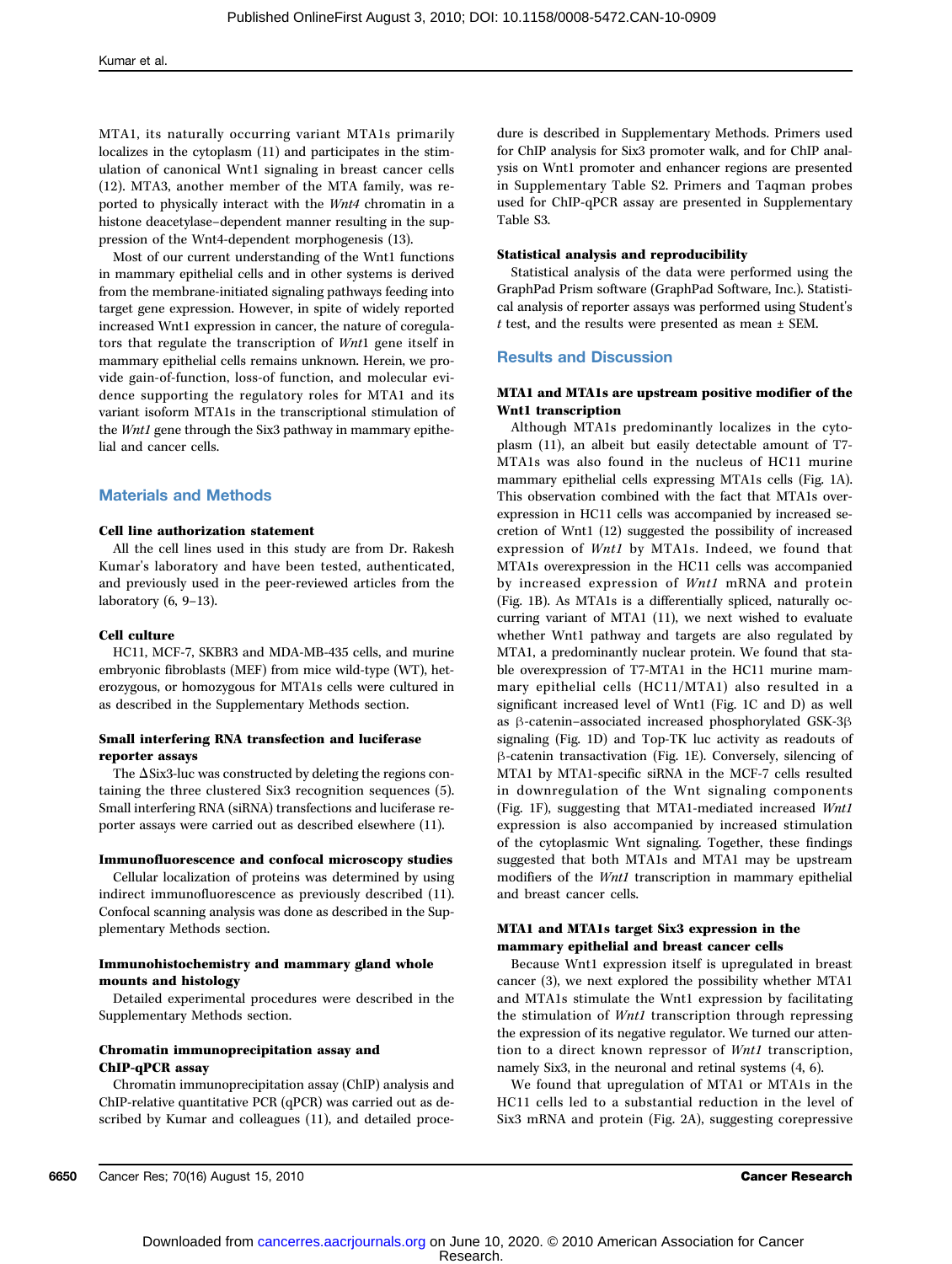Figure 1. MTA1s overexpression upregulates Wnt1 signaling pathway in mammary epithelial cells. A, expression of T7-MTA1s by confocal microscopy; red, T7-MTA1s. Scale bar, 10 μm. B, RT-PCR and confocal analysis of Wnt1 in HC11/pcDNA and HC11/MTA1s cells. C, RT-PCR and confocal analysis of Wnt1 in HC11/pcDNA and HC11/MTA1 cells. D, Western blot analysis of β-catenin, Phospho-GSK3-β, GSK3-β, Wnt1, and T7 expression in HC11/pcDNA and HC11/MTA1 clones. E, transcription status of Top-flash, Fop-flash in HC11/ pcDNA, and HC11/MTA1 clones. F, Western blot analysis of β-catenin, Wnt1, GSK-3β, Phospho-GSK3-β, and MTA1 expression in MCF-7 cell line following transfection with MTA1 or control siRNA for 48 h.



activity of MTA1 and MTA1s for Six3. Indeed, we found that stable upregulation of MTA1 or MTA1s in mammalian cells led to a substantial reduction in the Six3 promoter activity (Fig. 2B). We next explored the roles of MTA1 or MTA1s complexes in the repression of Six3. Treatment of HC11/ MTA1 and HC11/MTA1s cells with a general HDAC inhibitor TSA resulted in an increased Six3 promoter activity (Fig. 2C), suggesting that MTA1 and MTA1s repress Six3 expression in an HDAC-dependent manner in mammary epithelial cells. Because previous studies (11) have not delineated the basis of albeit levels of MTA1s in the nucleus (Fig. 1A), we decided to understand the biochemical basis of nuclear localization of MTA1s and found a role of endoplasmic reticulum membrane retention signal motif RTKP (K428) in this process (Supplementary Fig. S1).

#### Status of Six3 in cells depleted of MTA1 and MTA1s

To establish a causative relationship between the levels of MTA1, MTA1s, and Six3 expression, we studied Six3 expression in MEFs from WT, heterozygous, and homozygous mice for MTA1 and MTA1s (6). Results indicate that loss of MTA1 and MTA1s expression in MEF resulted in a distinct upregulation of Six3 protein levels (Fig. 3A) and decreased TOP-Flash luciferase activity (Fig. 3B). In addition, selective silencing of MTA1s in MDA-MB-435 (Fig. 3C), and of MTA1 silencing in MCF-7 cells (Fig. 3D), also resulted in a distinct upregulation of Six3. To implicate a role for Six3 expression in the observed increased Wnt1 pathway by MTA1 or MTA1s, we selectively silenced endogenous Six3 by using Six3 specific siRNA in HC11 cells, which expresses high levels of Six3, and studied the ability of transfected MTA1s or MTA1 to upregulate β-catenin protein expression as well as TOPFLASH activity. Results showed that selective silencing of endogenous Six3 by Six3-specific siRNA potenitated the ability of both MTA1 and MTA1s to upregulate βcatenin protein expression as well as TOP-FLASH activity (Fig. 3E). Because Wnt1 pathway could be activated at multiple levels, these results suggested that MTA1s and MTA1

www.aacrjournals.org Cancer Res; 70(16) August 15, 2010 6651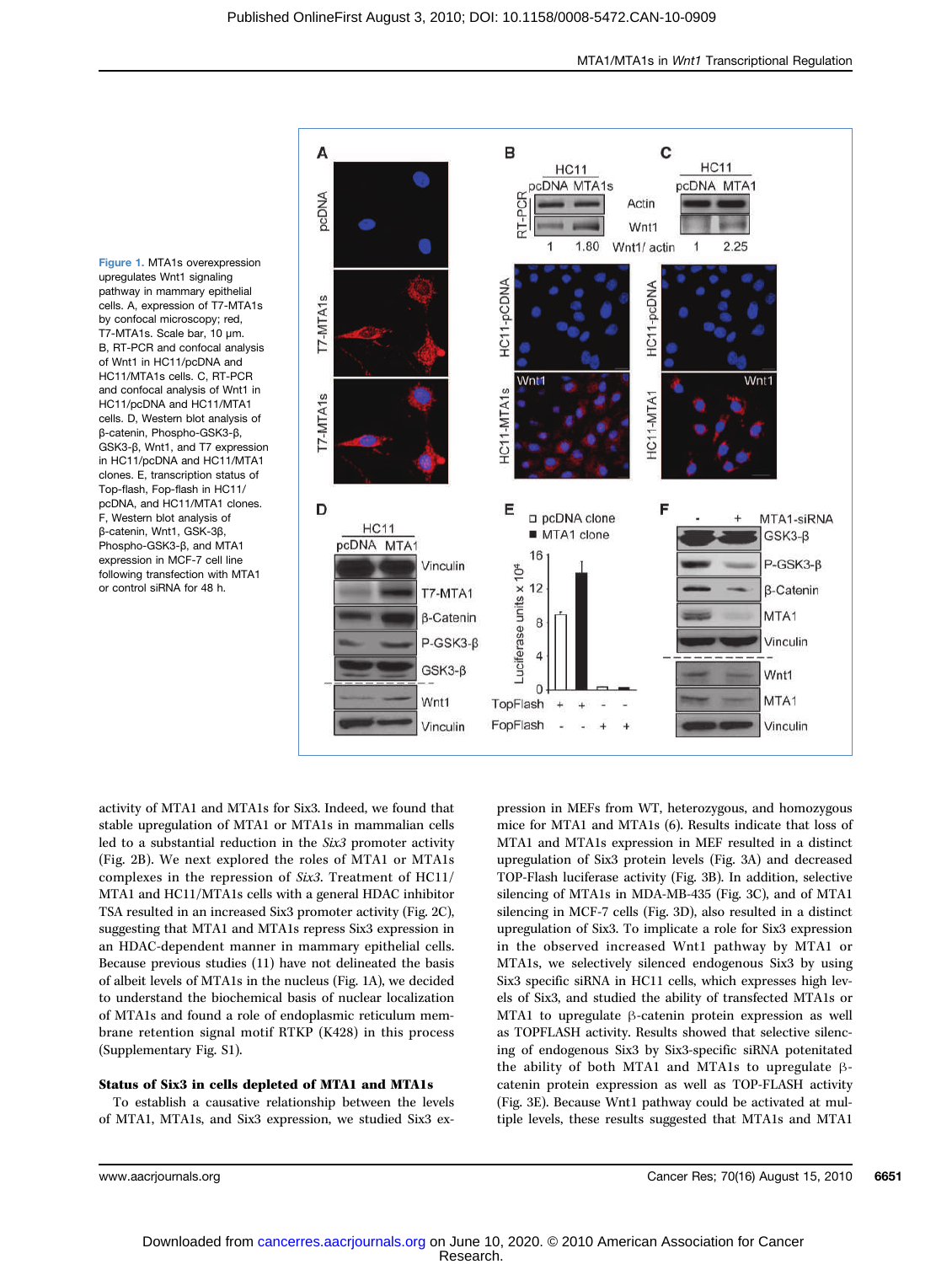

Figure 2. MTA1s and MTA1 targets Six3 expression in the mammary epithelial and breast cancer cells. A, RT-PCR and Western blot analysis for Six3 in HC11/pcDNA, HC11/MTA1, and HC11/MTA1s cells. B, MTA1s and MTA1 downregulates Six3 promoter-luc activity in HC11/MTA1s or HC11/MTA1 cells. C, Six3 promoter luc activity in HC11/pcDNA and HC11/MTA1 or HC11/MTA1s cells following treatment with HDAC inhibitor, TSA.

contribute to observed enhancement of the Wnt1 pathway by repressing the expression of a direct Wnt1 transcriptional repressor Six3, in addition to the stabilization of βcatenin. Furthermore, these data also showed for the first time a significant biological role for Six3 outside of the retinal and neuronal systems, and identified MTA1 and MTA1s as regulators of Wnt1 expression in mammary epithelial cells.

## MTA1s and MTA1 as upstream activators of the Wnt1 β-catenin pathway

To conclusively establish a temporal relationship between MTA1s and Wnt1 signaling components such as phospo-GSK-3β (P-GSK-3β), phospo-ERK (P-ERK), and β-catenin, we found that the loss of MTA1s and MTA1 expression in MEFs from MTA1/MTA1s homozygous mice resulted in a clearly reduced levels of phosphorylated GSK-3β, ERK, as well as β-catenin and Wnt1expression (Fig. 4A). Interestingly, reconstitution of Myc-MTA1s or T7-MTA1 but not control pcDNA in MTA1s/MTA1-null MEFs was accompanied by increased expression of phosphorylated GSK-3β, β-catenin, Wnt1, and downregulation of Six3 (Fig. 4B), implicating MTA1s and MTA1 as upstream determinants of the βcatenin. Next, we generated MTA1s/MTA1−/<sup>−</sup> MEFs stably expressing V5-tagged MTA1s and MTA1 protein. Stable expression of V5-tagged MTA1 and MTA1s resulted in the upregulation of β-catenin, phosphorylated GSK-3β, and Wnt1, and downregulation of Six3 (Fig. 4C). These findings identified MTA1s and MTA1 as upstream activators of the Wnt1 β-catenin pathway.

### Mechanism of Six3 regulation by MTA1 and MTA1s

Next, we wished to gain a deeper insight about the mechanism by which MTA1 and MTA1s downregulates Six3 expression. The negative regulatory region of the mouse Six3 has been mapped up to 5 kb upstream of the start site (4). To examine the physical interaction of MTA1 and MTA1s with the Six3 chromatin, we carried out a promoter walk for the 5.5-kb region upstream of the Six3 gene using ChIP analysis, with primers specifically designed against every 500-bp region of the Six3 promoter. Initially, ChIP lysates from the HC11/T7-MTA1 and HC11/ T7-MTA1s cells were immunoprecipitated with monoclonal anti-T7 antibody to pull down T7-MTA1s/MTA1 or with IgG as a control, and eluted DNA was tested by PCR analysis. This analysis identified one Six3 promoter MTA1sinteracting region, encompassing roughly a 1.5-kb region (+1 to −1,434 bp, i.e., region 1, 2, and 3) and two Six3 promoter MTA1-interacting regions, a 1.0-kb region (+1 to −954 bp, i.e., regions 1 and 2) and a 0.5-kb region (−3,834 to −4,314 bp, i.e., region 9; Fig. 5A and B). There was no other specific binding to other regions. Region 6 of the Six3 chromatin, in which no association of was seen in ChIP assays, were used as negative controls for MTA1s and MTA1, respectively. In addition to this, ChIP-qPCR analysis also showed similar results when carried out under identical conditions (Supplementary Fig. S2A).

Because HDACs could interact with MTA1s or MTA1 and because MTA1s or MTA1 represses Six3 promoter activity in an HDAC-dependent manner (Fig. 2C), we next tested whether HDAC2 is also recruited to the MTA1s/ MTA1-interacting Six3 chromatin. ChIP analysis with an HDAC2-specific antibody showed that HDAC2 was present on the same region 1 to 3 (+1 to −1,434 bp, i.e., region 1, 2, and 3) of the Six3 chromatin as MTA1s and also present on the same region 1 and 2 (+1 to −954 bp, i.e., regions 1 and 2) and region 9 (−3,834 to −4,314 bp) of the Six3 chromatin as MTA1 (Fig. 5C), raising the possibility of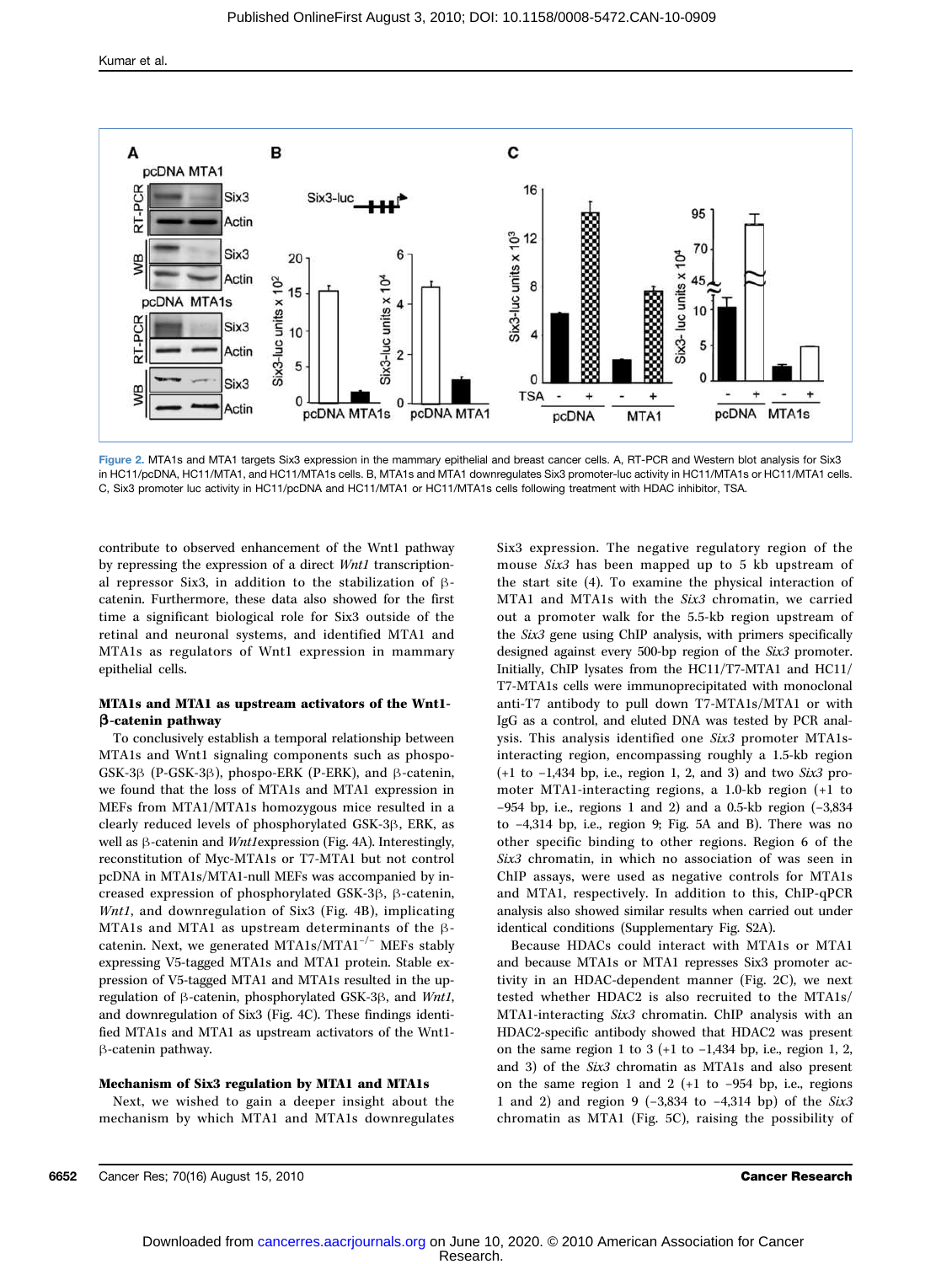the recruitment of the MTA1s/HDAC or MTA1/HDAC complex to the above-mentioned regions of the Six3 chromatin. Similar results were obtained when we carried out ChIP analysis followed by a qPCR analysis under identical conditions (Supplementary Fig. S2B). Further ChIP analysis for Mi-2, the largest subunit of the NuRD complex, showed the recruitment of Mi-2 to region 1 to 3 (+1 to −1,434 bp, i.e., region 1, 2, and 3) of the Six3 chromatin as MTA1s, and to region 1 and 2 (+1 to −954 bp, i.e., regions 1 and 2) and region 9 (−3,834 to −4,314 bp) of the Six3 chromatin as MTA1 (Fig. 5D). ChIP analysis followed by a qPCR analysis carried out under the same conditions also yielded similar results (Supplementary Fig. S2C). These results suggest the possibility that MTA1s/MTA1 in association with Mi-2 and HDAC as a complex can be recruited to the Six3 chromatin.

## MTA1 or MTA1s corepressor complexes inhibit Six3-transcription

To understand the basis of MTA1 and MTA1s regulation of Six3 transcription, we next performed a double ChIP assay in the HC11/MTA1s and HC11/MTA1 clones; the initial ChIP analysis was done with anti-T7 antibody to immunoprecipitate the T7-MTA1s– or T7-MTA1–bound DNA sequences, and the subsequent ChIP analysis was done using the anti-HDAC2 antibody. Results showed the simultaneous coassociation of MTA1s and HDAC2 with the region 1 to 3 (+1 to −1,434 bp, i.e., region 1, 2, and 3), but not to the regions 6 and 9, and coassociation of MTA1 with region 1 and 2 (+1 to  $-954$  bp, i.e., regions 1 and 2) and region 9 (−3,834 to −4,314 bp) but not to the regions 3 and 6 (Fig. 6A). Double ChIP assay followed by a qPCR analysis under the same conditions also yielded similar results (Supplementary Fig. S3A).

The above-mentioned set of ChIP analyses suggested that the MTA1s/NuRD or MTA1/NuRD complexes associate with two distinct regions of Six3 regulatory chromatin, bringing about histone deacetylation by the virtue of associated HDAC activity leading to chromatin compaction, and this would be reflected in the decreased acetylation status of the histones present in these two regions of the Six3 chromatin. To explore the potential decreased acetylation status of the histones associated with the MTA1s- and MTA1-interacting Six3 regions, we performed a ChIP assay with acetyl-Histone 3 (H3)–specific antibodies in HC11/pcDNA, HC11/MTA1s, and HC11/MTA1 clones. Results indicated a relative decrease in the association of the acetylation H3 with the 1.5-kb region (+1 to −1,434 bp,



Figure 3. A, Western blot analysis of Six3, MTA1s, and MTA1 and in MEFs from WT (+/+), heterozygous (+/−), and homozygous (−/−) mice for MTA1s/MTA1. B, top-Flash luciferase activity in MEFs from WT (+/+) and homozygous (−/−) mice for MTA1s/MTA1. C, Western blot analysis of Six3 expression in MDA-MB-435 cell line following transfection with MTA1s or control siRNA for 48 h. D, Western blot analysis of Six3 in MCF-7 cell line following transfection with MTA1 or control siRNA for 48 h. E, Western blot analysis and Top-Flash luciferase activity in HC11 cells following transfection with myc-tagged MTA1s or MTA1 and Six3-siRNA.

www.aacriournals.org Cancer Res; 70(16) August 15, 2010 6653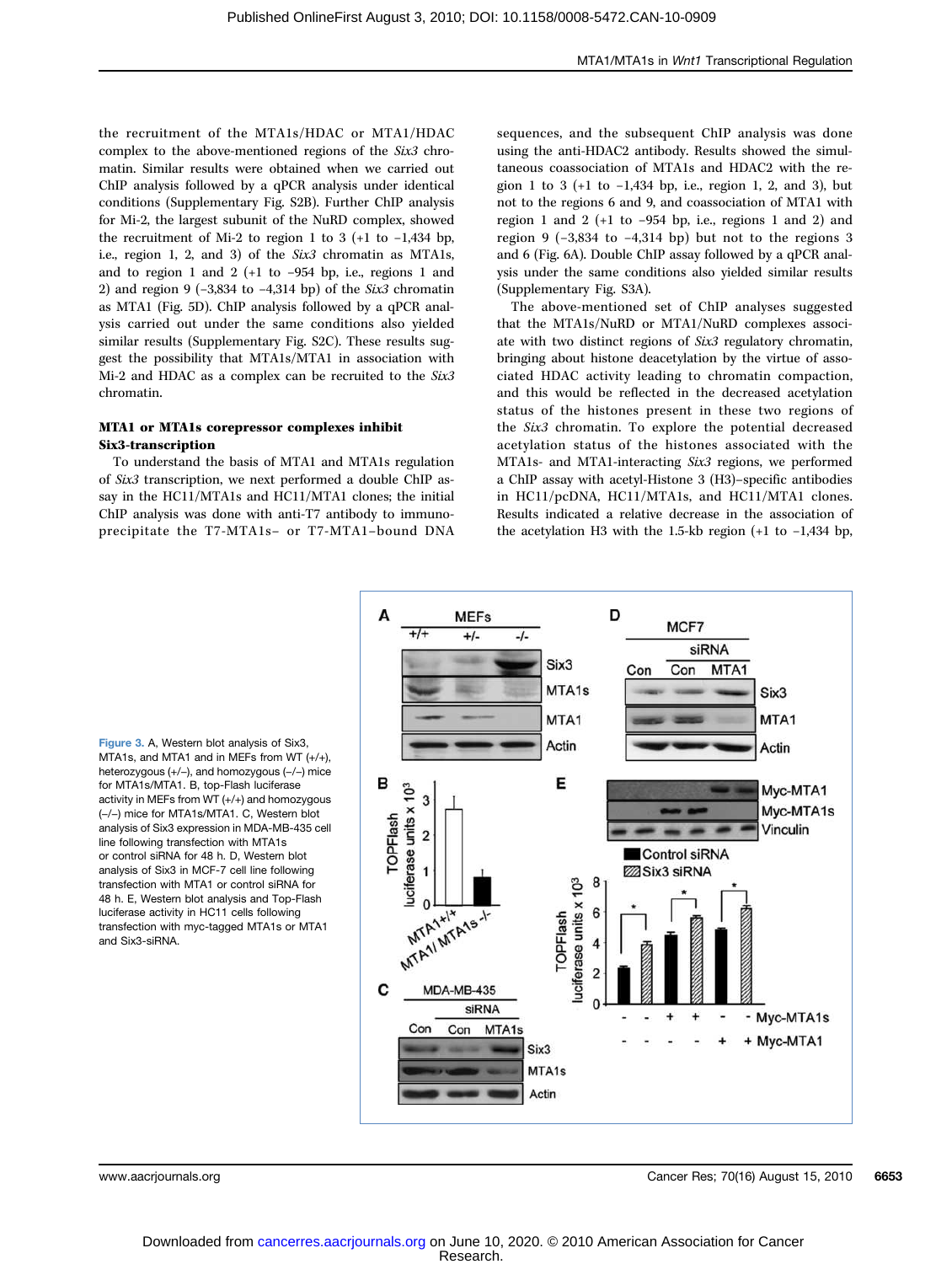

Figure 4. Status of Wnt signaling components. A, Western blot analysis of phospho-GSK-3β, GSK-3β, phospho-ERK, ERK, and β-catenin, and RT-PCR analysis of Wnt1 in MEFs from WT (+/+), heterozygous (+/-), and homozygous (-/-) mice for MTA1s/MTA1. B, Western blot analysis of phospho-GSK-3β, GSK-3β, Six3, and β-catenin, and RT-PCR analysis of Wnt1 in MTA1s/MTA1−/<sup>−</sup> MEFs transiently transfected with pcDNA, myc-MTA1s, and T7-MTA1. C, Western blot analysis of phospho-GSK-3β, GSK-3β, Six3, and β-catenin, and RT-PCR analysis of Wnt1 in MTA1s/MTA1−/<sup>−</sup> MEFs stably expressing pcDNA, V5-MTA1, and V5-MTA1s.

i.e., region 1, 2, and 3) of the Six3 chromatin in HC11/ MTA1s cells (Fig. 6B). Similarly, the levels of acetylated H3 associated with the 1.0-kb (+1 to −954 bp, i.e., regions 1 and 2) and 0.5-kb (−3,834 to −4,314 bp) regions of the Six3 chromatin in HC11/MTA1 cells were considerably decreased compared with the same regions in the HC11/ pcDNA cells. ChIP followed by qPCR analysis carried out under identical conditions also yielded similar results (Supplementary Fig. S3B).

Overall, the above ChIP analysis provided clear evidence of distinct physical association of the MTA1s/HDAC or MTA1/HDAC complexes with two distinct regions of the Six3 regulatory chromatin, resulting in greater levels of histone deacetylation and chromatin compaction, ultimately leading to transcriptional repression. Further analysis of the Six3 promoter regions bound by MTA1s and MTA1 (promoter regions 1–3 and 9 of Six3 chromatin) revealed the presence of core ATTA (DNA sequence bound by Six3) motifs in the regions 1, 2, and 9 but not in regions 3 and 6 of the Six3 chromatin. Previous studies have reported the presence of three clustered ATTA core motifs in the Six3 promoter (5). In addition, Six3 has been shown to bind to its own promoter and regulate its own transcription (5). The presence of core ATTA motifs in regions 1, 2, and 9 of the Six3 promoter bound by MTA1s and MTA1 (Supplementary Fig. S4) suggested the possibility that Six3 binds to its own promoter and Six3 interaction with MTA1s/MTA1 family of corepressors along with the components of NuRD complex such as Mi-2 and HDAC2 and, thus, could facilitate autorepression of Six3 transcription. Furthermore, the presence of core ATTA motifs in the

Six3 promoter opens up the possibility that MTA1s or MTA1 may mediate Six3 repression through the ATTA motif. It is interesting to note that the Six3 promoter luciferase construct used in the present study (Fig. 2B) were constructed by inserting the 1.36-kb mouse Six3 genomic fragment including the three clustered Six3 recognition sequences (5).

To validate that the repression of Six3 transcription by MTA1s or MTA1 is indeed mediated through the Six3 recognition sequences and/or other elements in the Six3 promoter region, we made use of the Six3 reporter gene construct (Six3 pro-luc), which were generated by deleting the region containing the three Six3 recognition sequences. MTA1s or MTA1 showed increased Six3 promoter luciferase reporter activity compared with the WT Six3 promoter luciferase, but still reduced activity compared with the pcDNA controls, suggesting that MTA1s or MTA1 may not only use ATTA motifs to regulate Six3 (Fig. 6C).

Next, we determined whether MTA1s or MTA1, and Six3 proteins physically interact in mammary cell lines. Because the MTA1s antibody used in our present study is not suitable for immunopreciptiation assays, we used Six3 antibody in the immunoprecipitation assay and found that the endogenous Six3 can physically interact with transiently transfected T7-tagged MTA1s and T7- MTA1 in the HC11 cells (Fig. 6D and E). In addition, endogenous Six3 was also found to physically interact with endogenous MTA1 and MTA1s in MD-MBA-435 cells (Fig. 6F). These findings provided a mechanistic basis of Six3 gene repression upon deregulation of MTA1s or MTA1, suggesting that MTA1s or MTA1 complexes inhibit the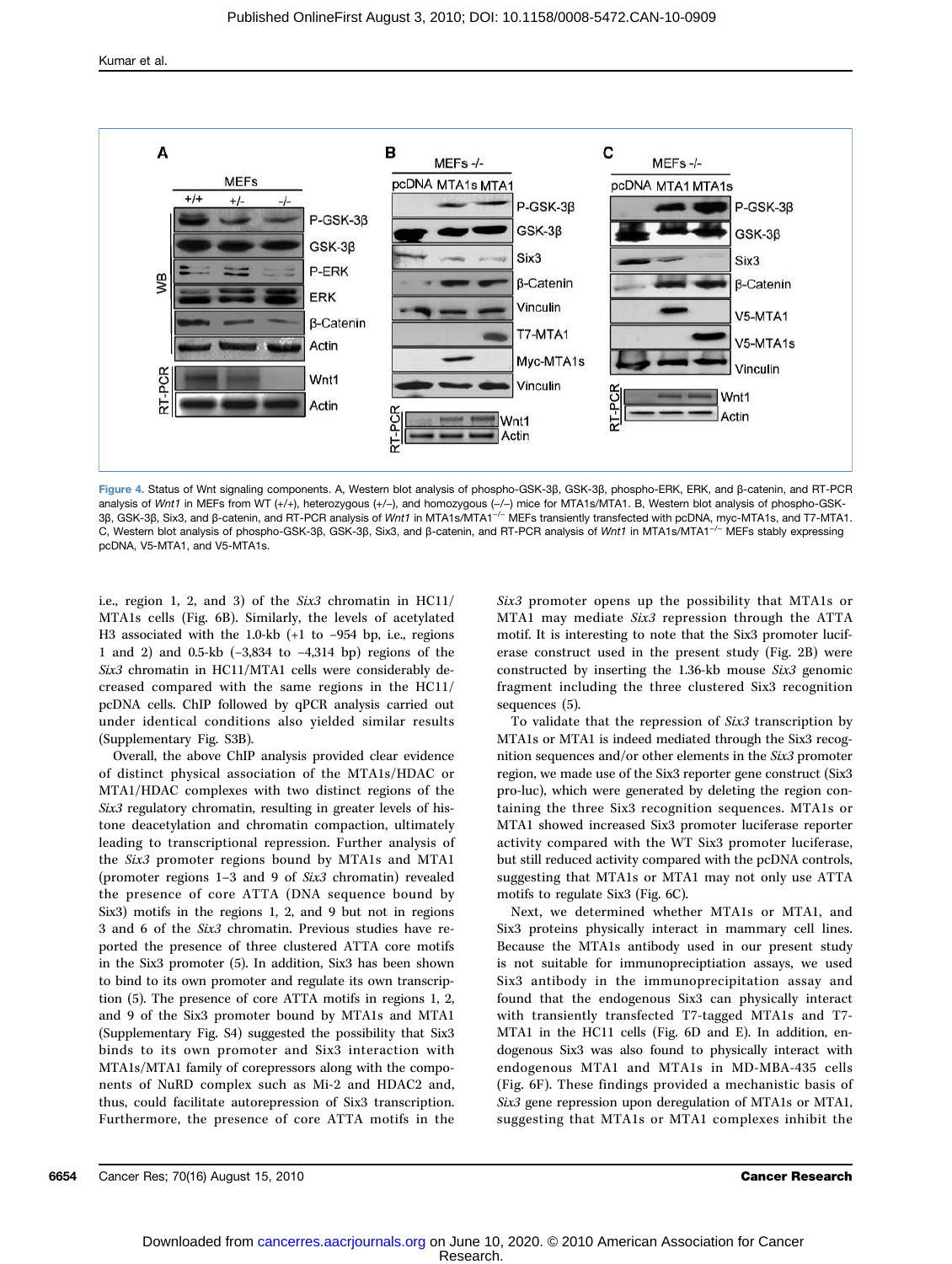expression of Six3, which in turn allows the upregulation of the Wnt1 transcription.

#### Activation of the Wnt pathway in MTA1s-TG mice

We recently generated transgenic mice with expression of MTA1s under the control of the mouse mammary tumor virus promoter long terminal repeat (MTA1s-TG mice; ref. 12). MTA1s-TG mammary glands were accompanied by precocious alveolar development (12) and stimulation of Wnt1-target gene WISP1 in the mammary glands of 12-week-old virgin mice (Supplementary Fig. S5A). In previous studies from this laboratory, we also observed in-



Figure 5. MTA1s/MTA1/NuRD complex targets Six3 regulatory chromatin. A, schematic diagram of 5.5 kb regulatory chromatin of mouse Six3 gene. B, ChIP showing differential recruitment of T7-MTA1s to regions 1 to 3 of Six3 chromatin and T7-MTA1 to regions 1, 2, and 9 of Six3 chromatin in HC11-pcDNA, HC11-MTA1s, and HC11-MTA1 cells. C and D, ChIP showing recruitment of HDAC2 and Mi-2 to regions Six3 chromatin in HC11/pcDNA, HC11/MTA1s, and HC11/MTA1 cells.

creased expression of β-casein and β-catenin-Wnt1 signaling in virgin MTA1-TG mice (14). Similar to MTA1s-TG mice, mammary glands obtained from virgin MTA1-TG also exhibited upregulation of WISP1 (Supplementary Fig. S5B). Furthermore, mammary glands obtained from virgin MTA1s-TG and MTA1-TG mice exhibited significantly reduced expression of Six3, whereas the levels of Wnt1, β-catenin, P-GSK-3β, and P-ERK were upregulated (Supplementary Fig. S5C). These findings identified MTA1s and MTA1 as upstream repressor of Six3, leading to increased Wnt1 expression and resulting signaling.

## Downregulation of the Wnt1 pathway in MTA1s/MTA1−/<sup>−</sup> mice

Because both MTA1s and MTA1-TG mice exhibited excessive hyperbranching, we examined the effect of MTA1s/ MTA1 knockdown on mammary gland development using recently generated mice homozygous (−/−) for MTA1/MTA1s (6). We examined whole- mount preparations from littermates with matching estrous cycles at different developmental stages. We found that mammary glands from MTA1s/  $MTAl^{-/-}$  mice exhibited hypobranching compared with control MTA1s/MTA1+/+ mice (Fig. 7A). These findings implicated an important role for MTA1s/MTA1 in mammary gland development. Because both MTA1s-TG and MTA1-TG mice exhibited upregulation of the Wnt1 pathway, we examined the status of Wnt1 pathway components in MTA1s/MTA1<sup>-/−</sup> mice. Immunohistochemical analysis in virgin mammary glands from 12-week-old MTA1s/MTA1<sup>-/−</sup> mice showed upregulation of Six3 and downregulation of β-catenin (Fig. 7B), further validating a regulatory role for MTA1s and MTA1 in the Wnt1 pathway.

## Differential recruitment of Six3 to Wnt1 chromatin in WT and MTA1s/MTA1<sup>-/−</sup> mice

Results from MTA1s- and MTA1-overexpressing cell lines, and MTA1s/MTA1−/<sup>−</sup> mice implicated an important role for MTA1s and MTA1 in the Wnt1 pathway. To confirm whether Wnt1 gene chromatin is a direct target of Six3 in the mammary epithelium and to determine whether MTA1s/MTA1 repression of Six3 expression compromises the recruitment of Six3 to the Wnt1 promoter, we performed ChIP analysis in mammary glands from WT and MTA1s/MTA1<sup> $-/-$ </sup> mice. In these assays, we used primers encompassing 720 bp of the Wnt1 5′-promoter region and also 280 bp of the Wnt1 3′-enhancer element (4; Fig. 7C). In MTA1s/MTA1<sup>-/-</sup> mammary glands, we observed an increased recruitment of Six3 to the promoter regions of Wnt1 compared with the corresponding control  $MTA1s/MTA1^{+/+}$  mice (Fig. 7D). ChIP followed by qPCR analysis carried out under identical conditions also yielded similar results (Fig. 7D, bottom). In the *Wnt1* enhancer region, as in the promoter region, strong recruitment of Six3 in MTA1s/MTA1−/<sup>−</sup> mammary glands compared with its corresponding control MTA1s/MTA1+/+ mice (Fig. 7E) was observed. ChIP assay followed by real-time quantitative PCR analysis carried out under identical conditions also yielded similar results (Fig. 7E, bottom). Western

www.aacrjournals.org Cancer Res; 70(16) August 15, 2010 6655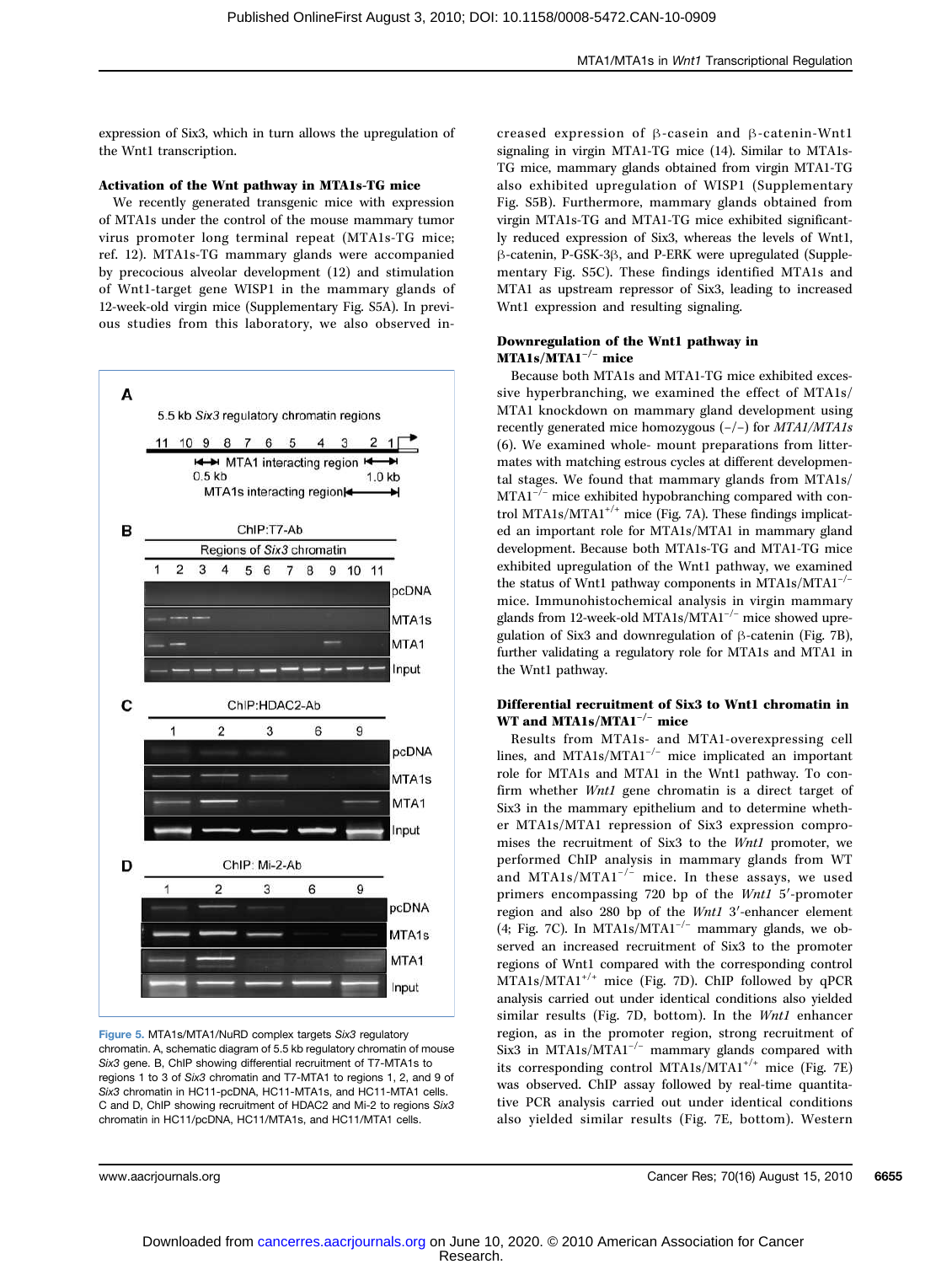Kumar et al.



Figure 6. Transcriptional regulation of Six3 by MTA1 and MTA1s. A, double ChIP assay, first with T7-Ab followed by the HDAC2 Ab for the regions 1 to 3, 6, and 9 of the Six3 chromatin in HC11/pcDNA, HC11/MTA1s, and HC11/MTA1 cells. B, status of the acetylated histone H3 in the MTA1s/MTA1-NuRD complex–bound Six3 chromatin in the HC11/pcDNA, HC11/MTA1s, and HC11/MTA1 by ChIP analysis. C, Six3 promoter-luc and ΔSix3-promoter-luc activity in HC11/pcDNA and HC11/MTA1s cells. Boxes, schematic representation of the 1.36-kb Six3 promoter-luciferase construct and the three Six3 recognition (ATTA) sequences. Schematic representation of the 1.36-kb ΔSix3 promoter-luciferase construct without the three Six3 recognition (ATTA) sequences. D, endogenous Six3 interacts with transiently transfected T7-MTA1s in the HC11 cells. E, transiently transfected T7-MTA1 interacts with endogenous Six3 in the HC11 cells. F, endogenous interaction of MTA1 and MTA1s with Six3 in MDA-MB-435 cells.

analysis of Six3 expression and reverse transcription-PCR (RT-PCR) analysis of Wnt1 in the same samples showed increased the expression of Six3 in MTA1s/MTA1<sup>-/-</sup> mice compared with its corresponding control mice (Fig. 7F). These findings suggest that Six3 may restrain the activation of Wnt1 transcription in mammary gland and that MTA1s and MTA1 upregulate Wnt1 expression through downregulating the expression of Six3, a direct repressor of Wnt1.

Next, we attempted to investigate whether Six3 could be recruited to the Wnt1 promoter in human breast cancer cell lines in an MTA1s- or MTA1-dependent manner. To examine this possibility, we carried out ChIP analysis of Six3 recruitment to the Wnt1 promoter and enhancer regions in the MDA-MB-435 cell line following treatment with MTA1sspecific siRNA or control siRNA. Interestingly, our results showed an enhanced recruitment of Six3 to the Wnt1 promoter and enhancer regions in MTA1s-siRNA–silenced MDA-MB-435 cells compared with control siRNA–treated cells (Fig. 7G), suggesting that Six3 may be recruited to Wnt1 promoter in a MTA1s-dependent manner in breast cancer cell lines.

In brief, results presented here provide new insight into the mechanism by which MTA1s and MTA1 regulate WNT signaling and for the first time identify MTA1s and MTA1 as novel upstream regulators of the Wnt1 transcription. These results suggest that MTA1s and MTA1 promote WNT signaling at multiple levels by inhibiting two known regulators of Wnt pathway namely Six3, as well as GSK3-β (Fig. 7H). As components of the Wnt1 pathway are established contributors to mammary gland tumorigenesis, and considering the fact that MTA1s and MTA1 are upregulated in breast tumors, the newly established dysfunction of the MTA1s- and MTA1-Wnt1 pathways in mammary epithelium may contribute to the pathogenesis of breast tumors. Aberrant Wnt1 pathway is implicated in a various diseases in addition to the breast cancer, and regulation of the Wnt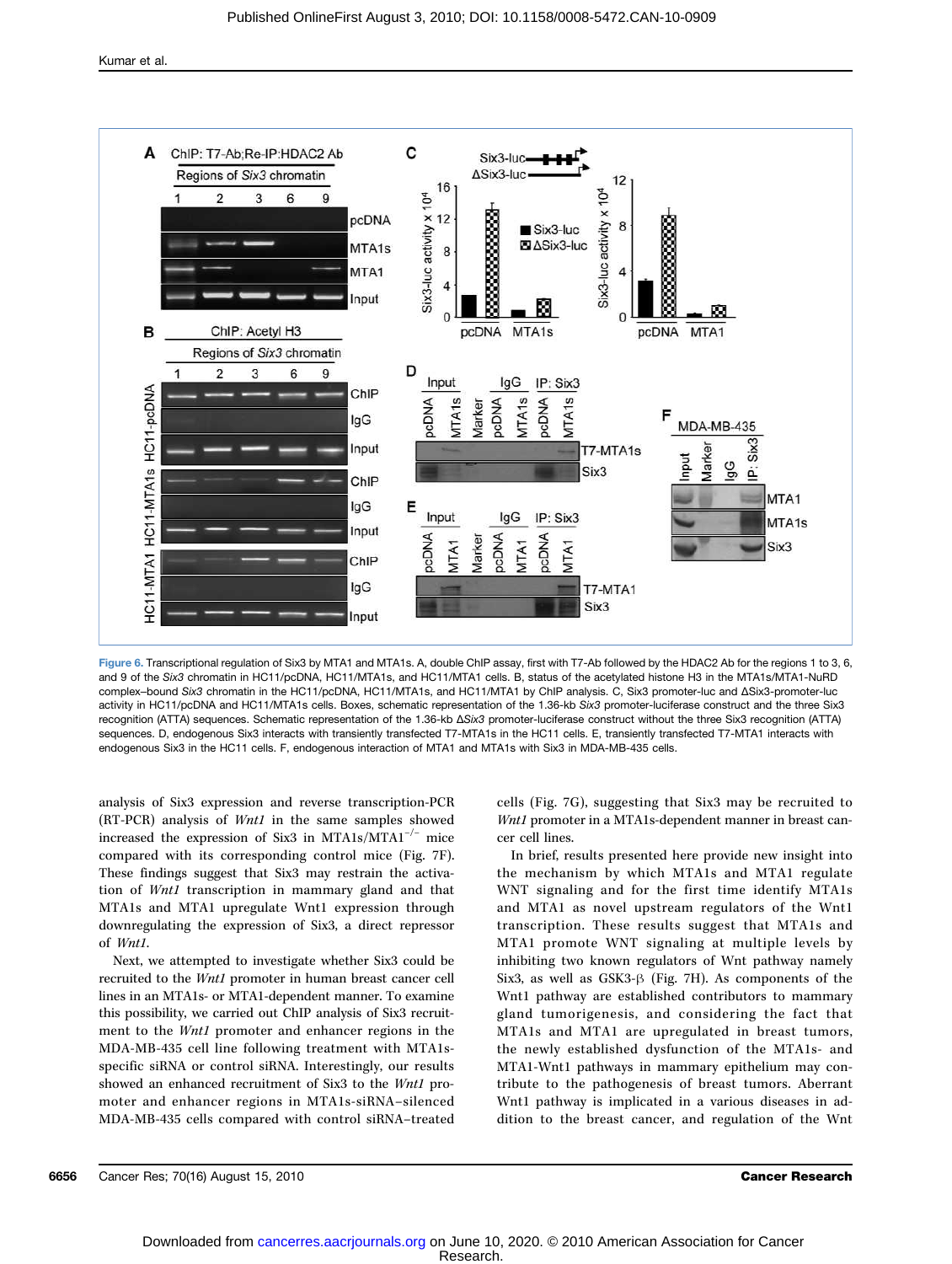

Figure 7. Mammary gland development and status of Wnt pathway in MTA1s/MTA1<sup>-/−</sup> mice. A, Carmine Red–stained whole mounts of inguinal mammary glands obtained from MTA1s/MTA1<sup>+/+</sup> mice and MTA1s/MTA1<sup>-/−</sup> mice at 12 wk of age. The images in the bottom panel are the images of the top panel at increased magnification. B, immunohistochemical analysis of Six3 and β-catenin expression in mammary glands of 12-wk-old virgin MTA1s/MTA1+/+ and MTA1s/MTA1<sup>-/−</sup> mice. C, schematic representation of the Six3 binding sites in Wnt1 promoter. D, ChIP analysis showing differential recruitment of Six3 to the Wnt1 proximal promoter region in MTA1s/MTA1<sup>-/-</sup> mice and its corresponding MTA1s/MTA1<sup>+/+</sup>mice. Bars below, the relative quantitation of Six3 recruitment to the Wnt1 promoter using ChIP- q PCR assay. E, ChIP analysis showing differential recruitment of Six3 to the Wnt1 enhancer region in MTA1s/MTA1<sup>-/-</sup> mice and its corresponding MTA1s/MTA1<sup>+/+</sup> mice. Bars below, the quantitation of Six3 recruitment to the Wnt1 enhancer using ChIP-qPCR assay. F, Western blot analysis of Six3 expression and RT-PCR analysis of Wnt1 expression in MTA1s/MTA1<sup>-/−</sup> mice and its corresponding MTA1s/MTA1<sup>+/+</sup> mice. G, ChIP analysis showing enhanced recruitment of Six3 to both Wnt1 promoter (top) and Wnt1 enhancer region in MTA1s-specific siRNA-transfected MDA-MB-435 cells compared with control siRNA–transfected cells for 48 h. H, schematic representation of Wnt1 expression and signaling by MTA1s or MTA1. Dotted lines going to transformation, other possible mechanisms not investigated here.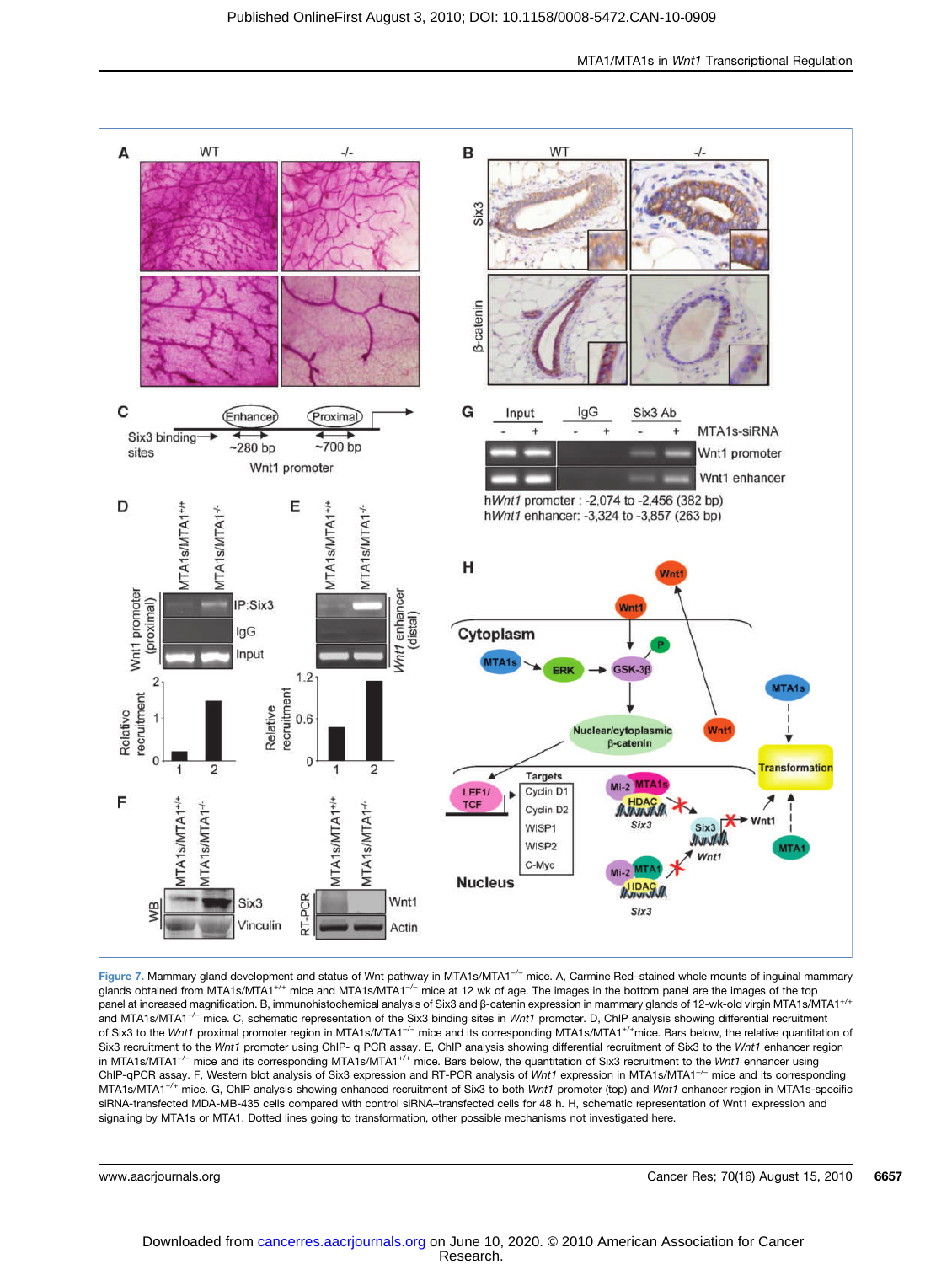pathway is emerging as an attractive target for molecular intervention.

#### Disclosure of Potential Conflicts of Interest

No potential conflicts of interest were disclosed.

#### Acknowledgments

We thank the following past employees and staff in the laboratory: R. Wang for mammary gland mounting, C.J. Barnes for confocal imaging,

#### **References**

- 1. Tsukamoto AS, Grosschedl R, Guzman RC, Parslow T, Varmus HE. Expression of the int-1 gene in transgenic mice is associated with mammary gland hyperplasia and adenocarcinomas in male and female mice. Cell 1988;55:619–25.
- 2. Moon RT, Bowerman B, Boutros M, Perrimon N. The promise and perils of wnt signaling through β-catenin. Science 2002;296:1644–6.
- 3. Brown AM. Wnt signaling in breast cancer: Have we come full circle? Breast Cancer Res 2001;3:351–5.
- 4. Lagutin OV, Zhu CC, Kobayashi D, et al. Six3 repression of wnt signaling in the anterior neuroectoderm is essential for vertebrate forebrain development. Genes Dev 2003;17:368–79.
- 5. Zhu CC, Dyer MA, Uchikawa M, Kondoh H, Lagutin OV, Oliver G. Six3-mediated auto repression and eye development requires its interaction with members of the groucho-related family of corepressors. Development 2002;129:2835–49.
- 6. Manavathi B, Peng S, Rayala SK, et al. Repression of Six3 by a corepressor regulates rhodopsin expression. Proc Natl Acad Sci U S A 2007;104:13128–33.
- 7. Manavathi B, Kumar R. Metastasis tumor antigens, an emerging family of multifaceted master coregulators. J Biol Chem 2007;282: 1529–33.
- 8. Toh Y, Pencil SD, Nicolson GL. A novel candidate metastasis-

and R.R. Singh for Western blotting; L. Clifton Stephens for histologic diagnosis; and G. Oliver for providing Six3-pro luc reporter and ΔSix3 pro-luc reporter system.

#### Grant Support

NIH grant CA 98823 (R. Kumar).

The costs of publication of this article were defrayed in part by the payment<br>nage charges. This article must therefore be hereby marked *advertisement* in of page charges. This article must therefore be hereby marked *advertise* accordance with 18 U.S.C. Section 1734 solely to indicate this fact.

Received 03/15/2010; revised 05/22/2010; accepted 06/11/2010; published OnlineFirst 08/03/2010.

associated gene, mta1, differentially expressed in highly metastatic mammary adenocarcinoma cell lines. cDNA cloning, expression, and protein analyses. J Biol Chem 1994;269:22958–63.

- 9. Mazumdar A, Wang RA, Mishra SK, et al. Transcriptional repression of oestrogen receptor by metastasis-associated protein 1 corepressor. Nat Cell Biol 2001;3:30–7.
- 10. Molli PR, Singh RR, Lee SW, Kumar R. MTA1-mediated transcriptional repression of BRCA1 tumor suppressor gene. Oncogene 2008;27:1971–80.
- 11. Kumar R, Wang RA, Mazumdar A, et al. A naturally occurring MTA1 variant sequesters oestrogen receptor-α in the cytoplasm. Nature 2002;418:654–7.
- 12. Kumar R, Balasenthil S, Pakala SB, et al. Metastasis associated protein 1 short form stimulates Wnt 1 pathway in mammary epithelial and cancer cells. Cancer Res 2010;70:6598–608.
- 13. Zhang H, Singh RR, Talukder AH. Kumar R. Metastatic tumor antigen 3 is a direct corepressor of the Wnt4 pathway. Genes Dev 2006;20: 2943–8.
- 14. Bagheri-Yarmand R, Talukder AH, Wang RA, Vadlamudi RK, Kumar R. Metastasis-associated protein 1 deregulation causes inappropriate mammary gland development and tumorigenesis. Development 2004;131:3469–79.